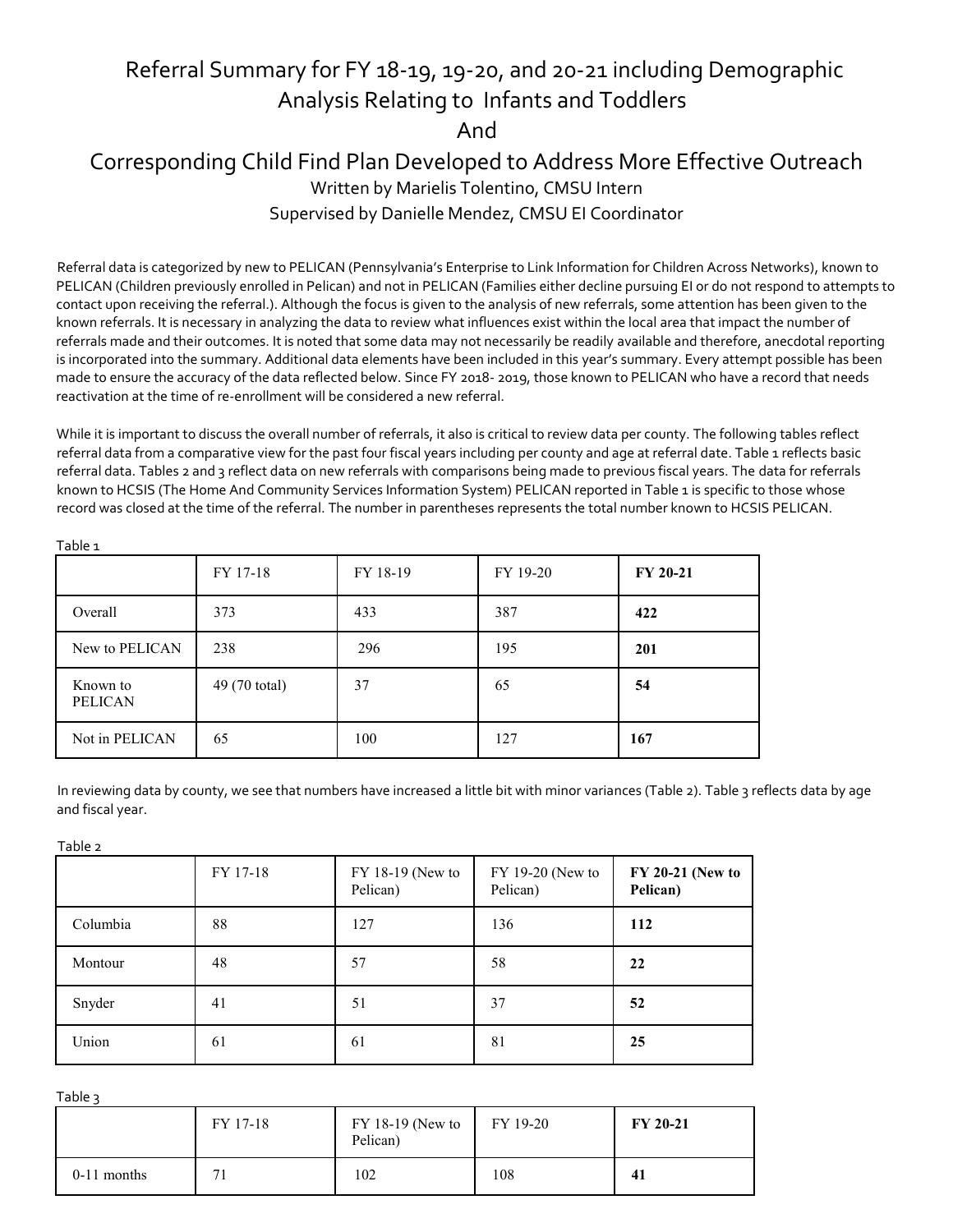| $12-23$ months | 95          |                  | 108 | Oʻ |
|----------------|-------------|------------------|-----|----|
| $24-35$ months | $\sim$<br>∼ | $\Omega'$<br>OJ. | 79  | 98 |

Tables 4 and 5 provide a comparative summary of known referrals to PELICAN per county and by age group. These referrals include children who moved into the CMSU catchment area already enrolled in PELICAN, children who were involved with CMSU Tracking (systematic process to monitor the development of at-risk children) , and children who previously received services or were evaluated and referred again.

Table 4

|          | FY 17-18 | FY 18-19 | FY 19-20 | FY 20-21 |
|----------|----------|----------|----------|----------|
| Columbia | 18       | 10       | 84       | 98       |
| Montour  | 19       | 13       | 61       | 69       |
| Snyder   | 22       | 6        | 58       | 84       |
| Union    | 10       | ð        | 56       | 92       |

Table<sub>5</sub>

| ر - - - -      | FY 17-18 | FY 18-19 | FY 19-20 | FY 19-20 |
|----------------|----------|----------|----------|----------|
| $0-11$ months  | 14       | $\Omega$ | 79       | 125      |
| $12-23$ months | 26       |          | 104      | 164      |
| $24-35$ months | 30       | 12       | 81       | 134      |

## **Referral Reason**

Communications mastery continues to remain the top referring reason to Early Intervention across new and known categories of referrals; those referrals placed in Name File found communications mastery as the primary referral reason as well. Developmental concerns, physical development, NICU (neonatal intensive care unit) stay, and diagnosis were the other top referral reasons. When a child is re-enrolled, the referral reason is now being updated along with the referral source.

## **Referral Source**

The referral source data pertains only to new referrals. Data is available upon request for those children referred who are already known to PELICAN. Data is also available upon request from prior fiscal years.

|                           | FY 17-18       | FY 18-19         | FY 19-20         | FY 20-21         |
|---------------------------|----------------|------------------|------------------|------------------|
| Hospitals                 |                | $\overline{2}$   | 17               | $\bf{0}$         |
| Physicians                | 112            | 99               | 101              | 74               |
| Parents                   | 24             | 72               | 57               | 128              |
| Child Care Programs       | 12             | 9                | 9                | $\bf{0}$         |
| Local Education<br>Agency | $\overline{2}$ | 4                |                  | $\bf{0}$         |
| EI Provider               | 4              | 4                | $\boldsymbol{0}$ | $\bf{0}$         |
| Public Health<br>Agency   | $\mathbf{0}$   | $\boldsymbol{0}$ | $\boldsymbol{0}$ | $\boldsymbol{0}$ |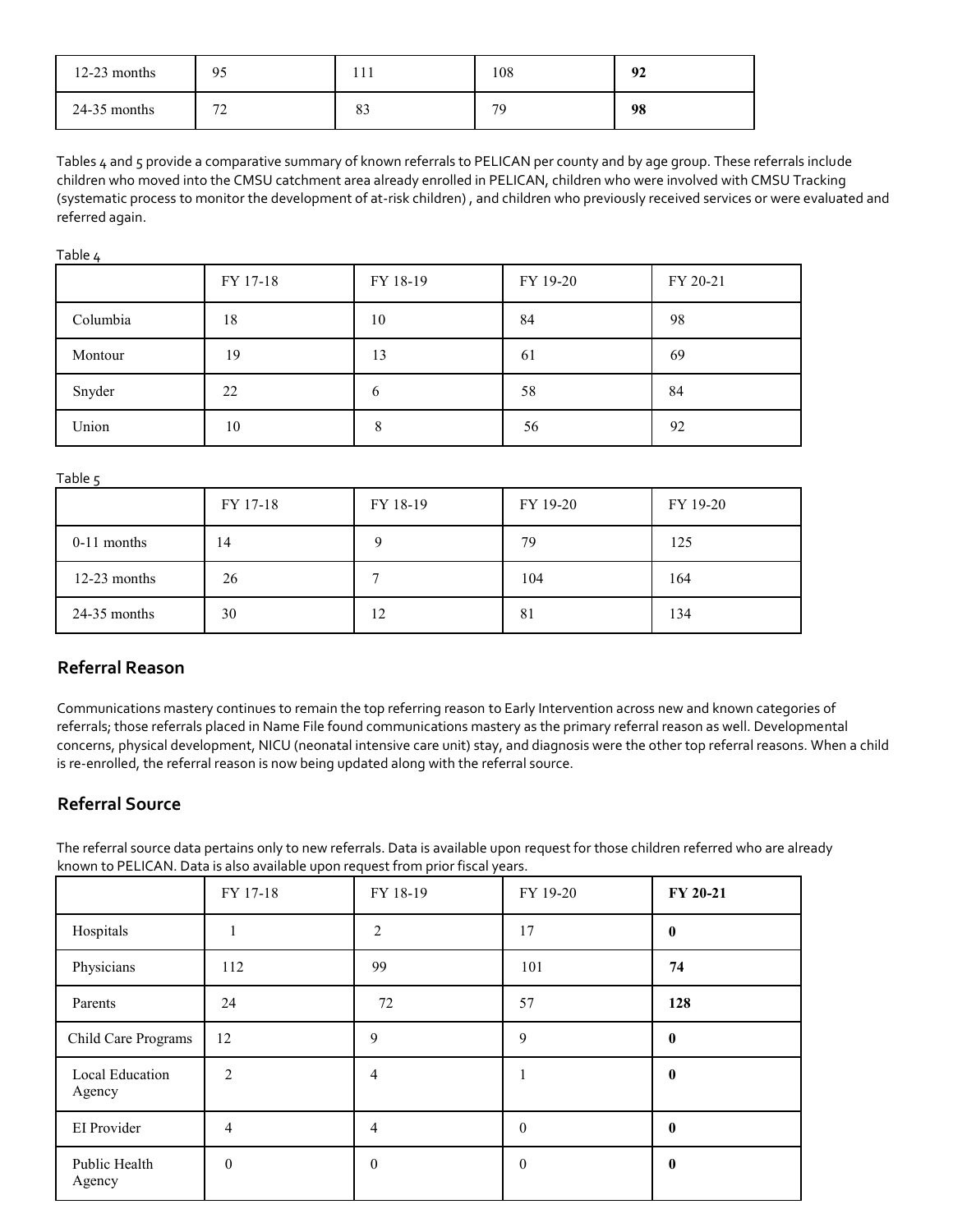| EPSDT (The<br>Early and<br>Periodic<br>Screening,<br>Diagnostic and<br>Treatment)<br>Screening<br>Facility | $\boldsymbol{0}$ | $\boldsymbol{0}$ | $\boldsymbol{0}$ | $\bf{0}$         |
|------------------------------------------------------------------------------------------------------------|------------------|------------------|------------------|------------------|
| Other Social<br>Service Agency                                                                             | 12               | 21               | 13               | $\boldsymbol{9}$ |
| Other Health<br>Care Provider                                                                              | 11               | $\mathbf{1}$     | $\overline{2}$   | $\bf{0}$         |
| Connect                                                                                                    | 34               | 51               | 54               | $\bf{0}$         |
| Other                                                                                                      | 9                | $\overline{4}$   | 15               | $\pmb{0}$        |
| Family Center                                                                                              | 9                | 10               | 5                | $\mathbf{1}$     |
| Homeless Shelter                                                                                           | $\boldsymbol{0}$ | $\boldsymbol{0}$ | $\boldsymbol{0}$ | $\pmb{0}$        |
| Head Start/Early<br><b>Head Start</b>                                                                      | 6                | $\boldsymbol{0}$ | $\mathbf{0}$     | $\bf{0}$         |
| Media/Public<br>Awareness                                                                                  | $\overline{2}$   | $\overline{4}$   | $\boldsymbol{0}$ | $\bf{0}$         |
| CAPTA (Child<br>Abuse Prevention<br>and Treatment Act)                                                     | $\boldsymbol{0}$ | $\boldsymbol{0}$ | $\boldsymbol{0}$ | $\bf{0}$         |
| COMPASS (tool to<br>apply to human<br>service programs)                                                    | $\boldsymbol{0}$ | $\overline{2}$   | 3                | $\pmb{0}$        |

## **Referral Outcomes**

This data only reflects children new to PELICAN. The FY 17-21 data also reflects increasing changes. As the number of infants and toddlers being determined ineligible continues to increase, this is an area that should be looked into to determine the appropriateness of referrals and to ensure that the determination of eligibility was appropriately made.

|                                                          | FY 17-18         | FY 18-19 | FY 19-20     | FY 20-21 |
|----------------------------------------------------------|------------------|----------|--------------|----------|
| $#$ Referrals                                            | 238              | 296      | 195          | 201      |
| # Evaluated                                              | 190              | 192      | 166          | 155      |
| $#$ Eligible                                             | 128              | 175      | 120          | 109      |
| # IFSPs completed                                        | 128              | 175      | 120          | 109      |
| # Eligible but chose Tracking                            | $\boldsymbol{0}$ | $\theta$ | $\mathbf{0}$ | 0        |
| # Eligible Declined                                      | $\mathbf{0}$     | $\theta$ | $\theta$     | $\bf{0}$ |
| # Eligible but declined<br>both services and<br>Tracking | $\mathbf{0}$     | $\theta$ | $\mathbf{0}$ | $\bf{0}$ |
| # Not Eligible                                           | 59               | 68       | 41           | 40       |
| # Not Eligible but<br>Tracking Eligible &                | 1                | 11       | 5            | 6        |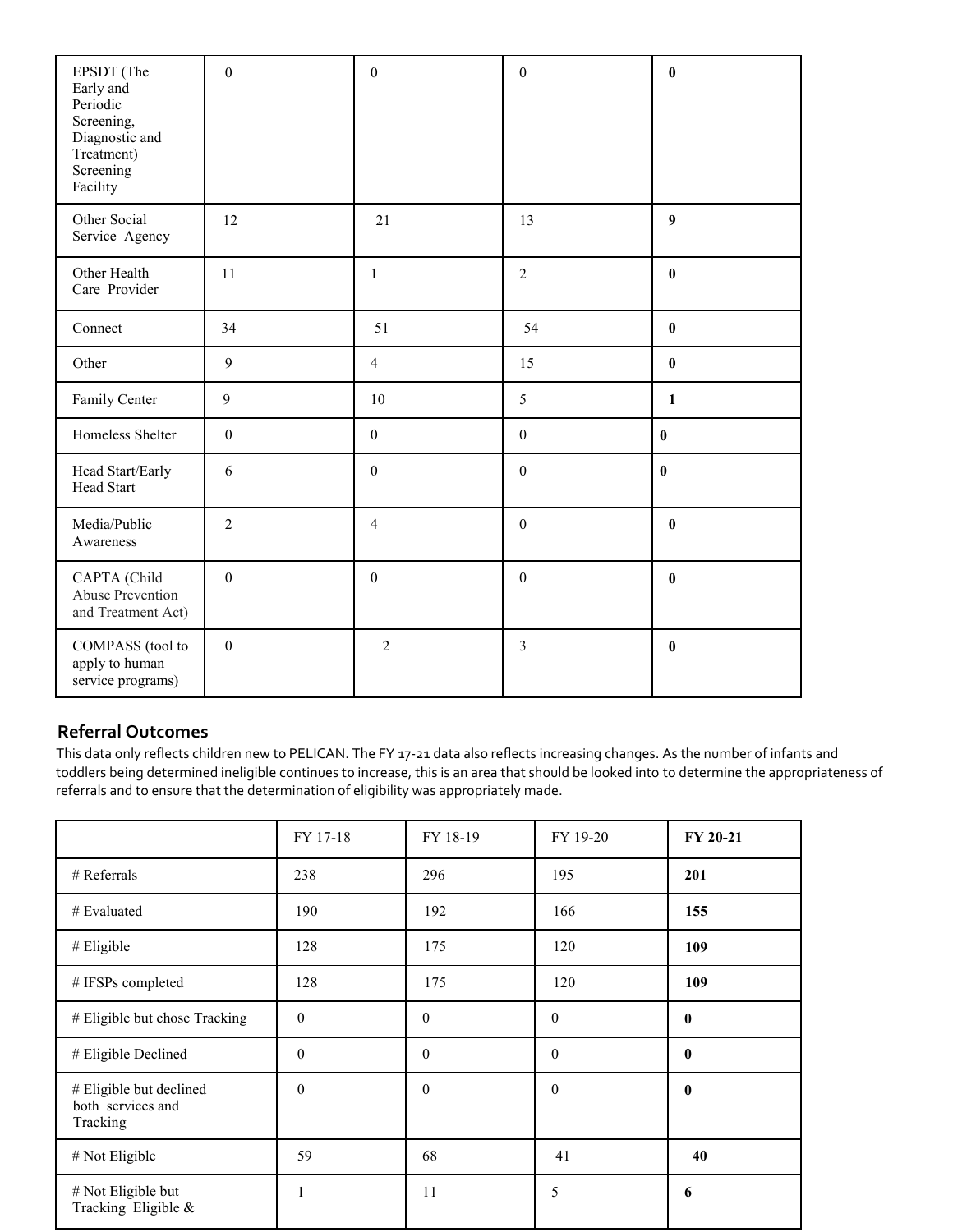| Chosen                              |                |          |              |    |
|-------------------------------------|----------------|----------|--------------|----|
| # Not<br>Eligible/Tracking/Declined | $\overline{2}$ |          | $\mathbf{0}$ | 0  |
| $#$ Tracking – no evaluation        | 14             | 15       |              | 13 |
| # Moved                             |                | 3        | 5            | 4  |
| # No Response                       | 17             | 46       | 12           | 16 |
| # Declined                          | 11             | 31       | 11           | 12 |
| # withdrew                          | $\theta$       | $\theta$ | $\Omega$     | 0  |
| # Screen w/no further eval          | 5              | 9        | $\theta$     |    |

#### The outcome of known referrals:

|                  | FY 17-18                                                 | FY 18-19                      | FY 19-20 | FY 20-21 |
|------------------|----------------------------------------------------------|-------------------------------|----------|----------|
| Eligible         | $31 + 1$ IFSP resume                                     | 22 (17 IFSP)                  | 25       | 20       |
| Not Eligible     | 18 (3 enrolled in<br>Tracking; 1 declined<br>Tracking)   | 4 (2 enrolled in<br>tracking) | 8        | 15       |
| Transfers        | 8                                                        | $\theta$                      | 5        | $\theta$ |
| Tracking/No eval | $\theta$                                                 | 0                             |          | $\theta$ |
| No response/WD   | 13 (1 moved, 1)<br>screened/no further<br>action needed) | 22                            | 16       | 33       |

#### **Other**

The Office of Child Development and Early Learning (OCDEL) also requires counties to ensure that they are identifying all eligible infants and toddlers and that the numbers enrolled are reflective of the counties' demographics including children typically considered as traditionally underserved which include: migrant, homeless, wards of the state, premature infants, infants with other physical risk factors associated with learning or developmental complications, infants and toddlers who have been involved in substantiated cases of child abuse or neglect; infants and toddlers who are affected by illegal substance abuse and infants and toddlers with low incidence disabilities. During the fiscal year 2014-2015, OCDEL began encouraging all EI programs and their associated LICCs ( Local Interagency Coordinating Council) to look more closely at their specific demographics to ensure that all underserved, hard-to-reach communities or at-risk populations are being identified appropriately. Experiencing homelessness was added as criteria for enrollment in Tracking. There have been comments made from families indicating openness in discussing homelessness and families are admitting to being homeless. Actual numbers of those in Tracking due to homelessness remain very low to none at all. FY 18-19, FY 19-20, and FY 20-21 referral data were reviewed to determine baseline numbers of infants and toddlers referred for drug-related reasons. In FY 18-19, there were eleven total referrals with only four enrolling in Early Intervention. In FY 19-20, there were ten total referrals with only three enrolling in Early Intervention. In FY 20-21, there were twenty-four total referrals with only six enrolling in Early Intervention. As the state moves to a more comprehensive approach to addressing the issue of opioid and substance use affecting infants and toddlers, these numbers will continue to be monitored as well as reviewing referral sources to determine referrals are being made. It is likely that these numbers will increase. A typical experience with these referrals so far has been that parents will either not respond or stay connected; if Children and Youth are involved, the family is more likely to be involved. In reviewing local demographic data, it appears that CMSU is identifying and serving children appropriate to the percentage of race and ethnicity within the community. According to the 2018-2020 Family Support Needs Assessment released by OCDEL, CMSU is serving 5.33% of infants and toddlers within the catchment area.

CMSU EI continues to serve all children determined eligible for early intervention services in which the parents have requested services. CMSU Early Intervention continues to work with community partners regarding when to refer children to EI as well as to provide developmental insight upon request. CMSU EI also continues to work collaboratively with other early childhood programs to ensure that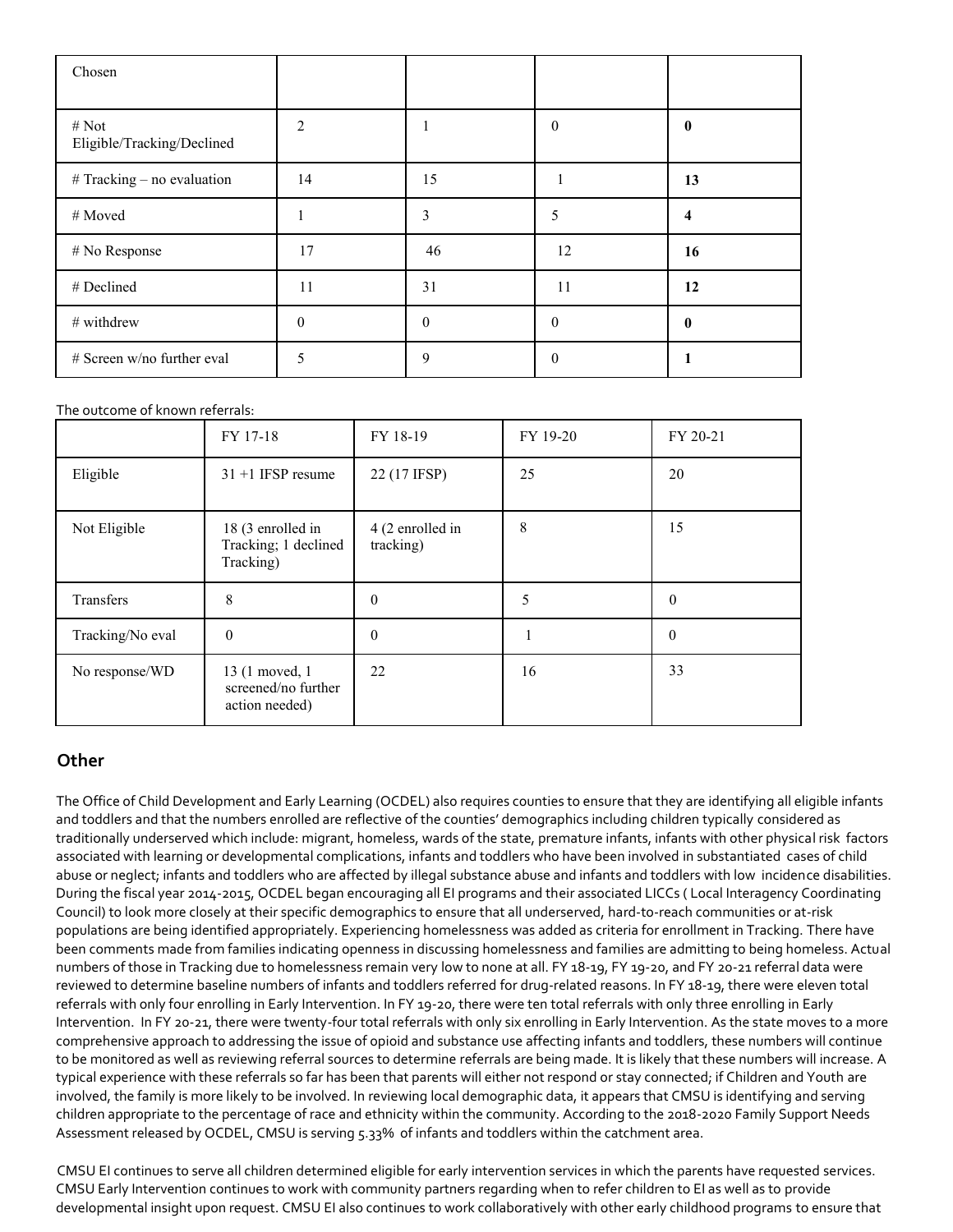children are receiving the appropriate services without duplication. In 2017, collaboration with Geisinger Bloomsburg Pediatrics occurred. This clinic practice wants to significantly improve its awareness of community resources and its ability to talk with parents about resources. Their end goal is to have a higher connection rate of families to programs when referrals are made and are looking at ways to increase connections with Early Intervention. This will also then improve the rate of enrollment into the EI program. CMSU EI is always looking for new ways to reach the community regarding Early Intervention. Resources are regularly sent to child care providers and physicians in our catchment area to promote Early Intervention to increase referrals.

## **Conclusions and Response:**

It is important to remember that this summary reflects referral data only and is used as a basis for the FY 20-21 Child Find Plan (children with disabilities residing in the State, including children with disabilities attending private schools, regardless of the severity of their disability, and who are in need of special education and related services, are identified, located, and evaluated). There has been no discussion relative to the number of children served which is an important component of the program. There are many factors that can be viewed with referral data; this summary only reflects a portion of those factors.

It is also important to note that this summary does not look closely at those referrals that do not make it into the system. As one looks at child find and child keep, this could be an area that requires closer scrutiny. The majority of families referred who do not enter PELICAN are families who didn't respond. Past discussions with parents who had a NICU experience indicate a cultural impact. Early Intervention represents a visible reminder that pregnancy including labor and delivery was not typical. In addition, families are told "your baby is doing well" and they hold onto that. They do not hear that their child remains at risk as they have dealt with so much and just want to be home with their baby. CMSU works closely with Geisinger Medical Center and the March of Dimes to increase family awareness of Early Intervention and, hopefully, increase the likelihood of connection once the referral has been made. The next largest group of referrals not making it into PELICAN occurs with outside agencies including physicians. In this group, families often are not really in agreement with the referral and either does not respond or decline involvement. As indicated earlier, one clinic has set this as an improvement goal starting in the fall of 2017.

CMSU EI continues to serve the identified underserved populations as found in both IDEA (Individuals with Disabilities Education Act) and state law and regulations. As already noted above, both NICU families and those families involved with drug usage can be considered hard to reach. Efforts to better understand how to connect with these families should be considered. OCDEL is encouraging EI programs and LICCs to identify hard-to-reach communities within the program's area to ensure that outreach efforts are occurring and to increase effectiveness. As efforts begin to look more closely at these and other groups, one must remember that cultural mindsets and cultural values impact significantly how outreach occurs and is received.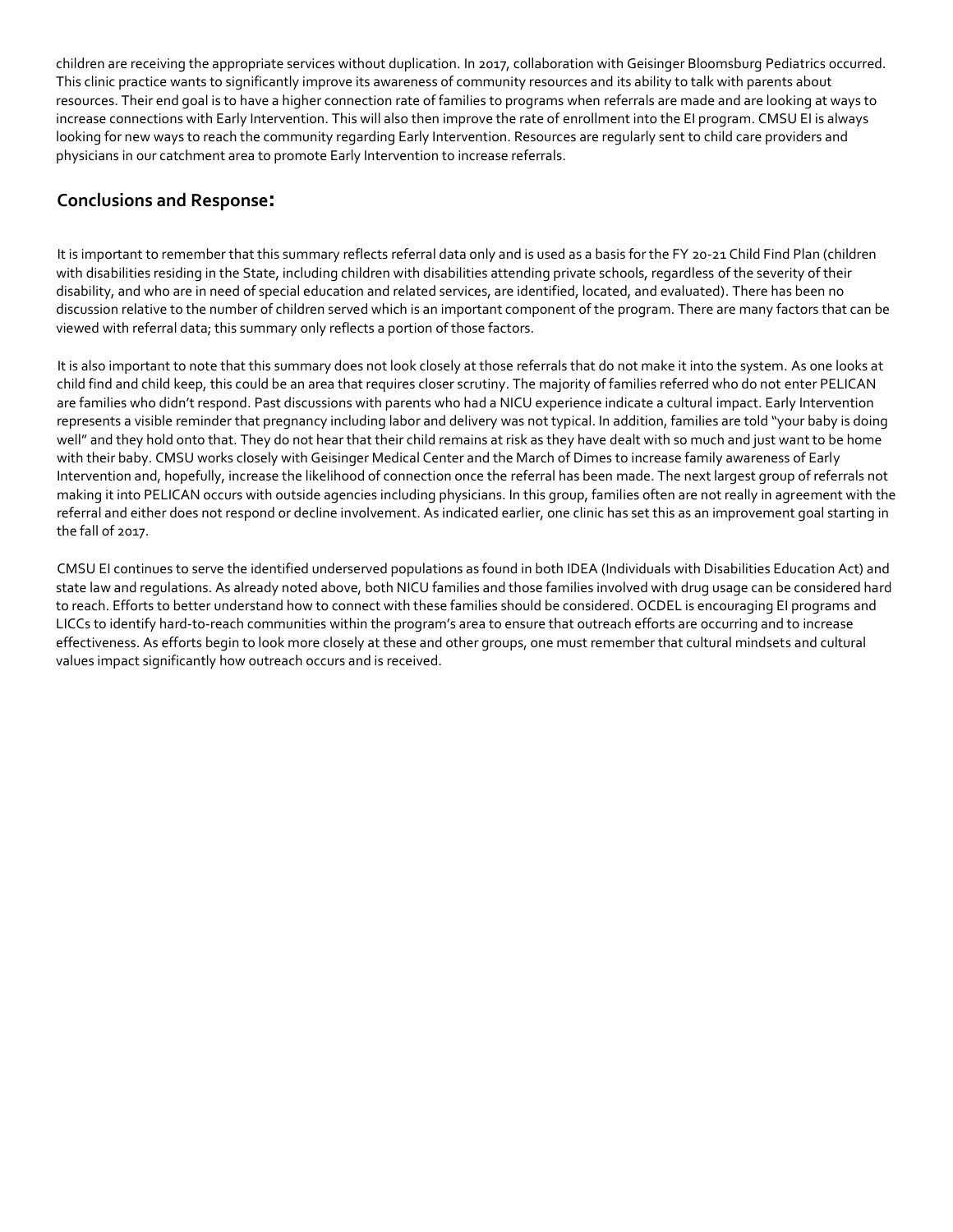# 0-3 Child Find Plan 20-21

Referral Sources:

CMSU will continue to inform the early learning community of its existence and encourage programs to make referrals as appropriate. In addition, close collaboration occurs with the medical community and will continue. Opportunities for presentation will be sought. The Watch Me Grow brochures and Help Me Grow rack cards continue to be distributed across a variety of settings in which parents of infants and toddlers find themselves.

CMSU will also look more closely at hard-to-reach communities and determine how outreach needs to occur. Preliminary identification of said communities indicates homeless, NICU families, and those families engaging in drug usage. Partnership with the LICC will occur as per OCDEL's encouragement. Hospitals are required to universally screen newborns for withdrawal symptoms from prenatal substance exposure. In addition, there will be increased collaborations across all agencies involved with either the infant/toddler or their families to better identify and address the community's needs relative to the opioid struggle.

In partnership with the Department of Health, identified children who have an elevated blood lead level of 5 or greater will be referred to Early Intervention. However, as of 5/14/2021, the Center for Disease Control (CDC) updated its blood lead reference value (BLRV) from 5 to 3.5. The PA Department of Health (DOH) adopted the new lower BLRV on January 1, 2022. As of 4/19/2022, all Early Intervention Programs will use the lowered reference value of 3.5 or greater as well. The goal is to double the enrollment of children with elevated blood lead levels across the state. While the number of referrals due to meeting this elevated blood level has fallen off significantly, this shall remain as part of the child find plan. Additional activities will be considered, but with the change in reference value, the referral numbers should increase in regards to children with elevated blood lead levels.

In September of 2017, collaboration with the Geisinger Bloomsburg Pediatrics clinic began that specifically looks at how the physicians and psychologists can make appropriate referrals, as well as better, explain early intervention to families to reduce the number of families that do not respond to CMSU EI contact or who decline involvement with EI. This collaboration will be monitored throughout the year and additional steps taken as needed. This